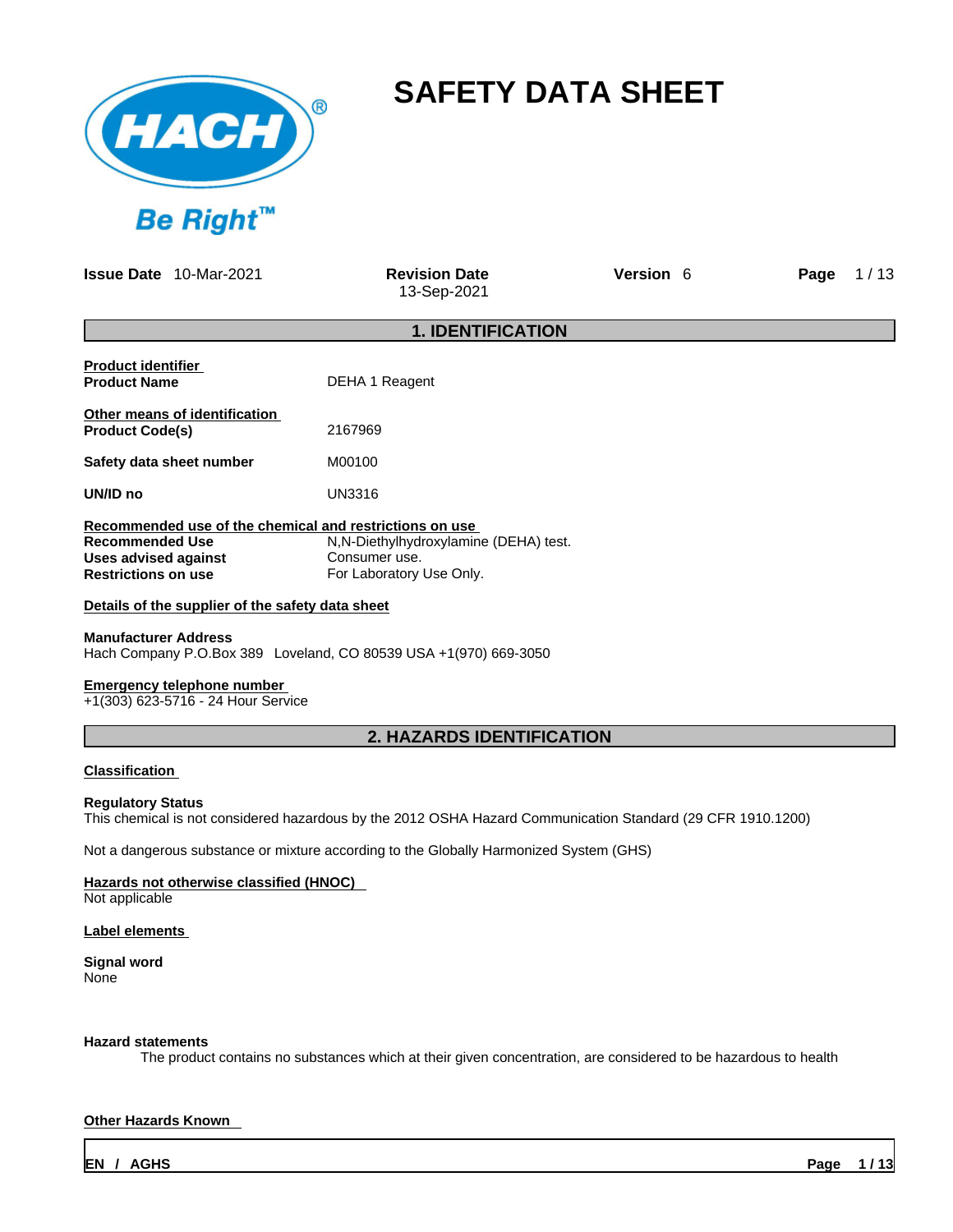**Product Code(s)** 2167969 **Product Name** DEHA 1 Reagent **Issue Date** 10-Mar-2021 **Revision Date** 13-Sep-2021 **Page**  $2 / 13$ 

None

## **3. COMPOSITION/INFORMATION ON INGREDIENTS**

**Substance**  Not applicable

**Mixture**

**Chemical Family Mixture.**<br> **Chemical nature All additional analysis of the All additional All analysis of the All and All and All and All and All and All and All and All and All and All and All and All and All and All** 

**Chemical nature** aqueous solution.

| <b>Chemical name</b>                                                                        | <b>CAS No</b> | <b>Percent</b><br>Range | <b>HMRIC#</b> |
|---------------------------------------------------------------------------------------------|---------------|-------------------------|---------------|
| Benzenesulfonic acid, 4,4-[3-(2-pyridinyl)-1,2,4-triazine-5,6-diyl]bis-,<br>monosodium salt | 69898-45-9    | $-5%$                   |               |

## **4. FIRST AID MEASURES**

### **Description of first aid measures**

|                                                             | <b>5. FIRE-FIGHTING MEASURES</b>                                                                                        |
|-------------------------------------------------------------|-------------------------------------------------------------------------------------------------------------------------|
|                                                             |                                                                                                                         |
| Note to physicians                                          | Treat symptomatically.                                                                                                  |
|                                                             | Indication of any immediate medical attention and special treatment needed                                              |
| <b>Symptoms</b>                                             | See Section 11 for additional Toxicological Information.                                                                |
| Most important symptoms and effects, both acute and delayed |                                                                                                                         |
| Ingestion                                                   | Clean mouth with water and drink afterwards plenty of water.                                                            |
| <b>Skin contact</b>                                         | Wash skin with soap and water.                                                                                          |
| Eye contact                                                 | Rinse thoroughly with plenty of water for at least 15 minutes, lifting lower and upper eyelids.<br>Consult a physician. |
| <b>Inhalation</b>                                           | Remove to fresh air.                                                                                                    |
| <b>General advice</b>                                       | No hazards which require special first aid measures. Use first aid treatment according to<br>the nature of the injury.  |
|                                                             |                                                                                                                         |

| <b>Suitable Extinguishing Media</b>               | Use extinguishing measures that are appropriate to local circumstances and the<br>surrounding environment.                            |
|---------------------------------------------------|---------------------------------------------------------------------------------------------------------------------------------------|
| Unsuitable Extinguishing Media                    | Caution: Use of water spray when fighting fire may be inefficient.                                                                    |
| Specific hazards arising from the<br>chemical     | No information available.                                                                                                             |
| <b>Hazardous combustion products</b>              | Nitrogen oxides. Carbon monoxide, Carbon dioxide.                                                                                     |
| Special protective equipment for<br>fire-fighters | Firefighters should wear self-contained breathing apparatus and full firefighting turnout<br>gear. Use personal protection equipment. |

## **6. ACCIDENTAL RELEASE MEASURES**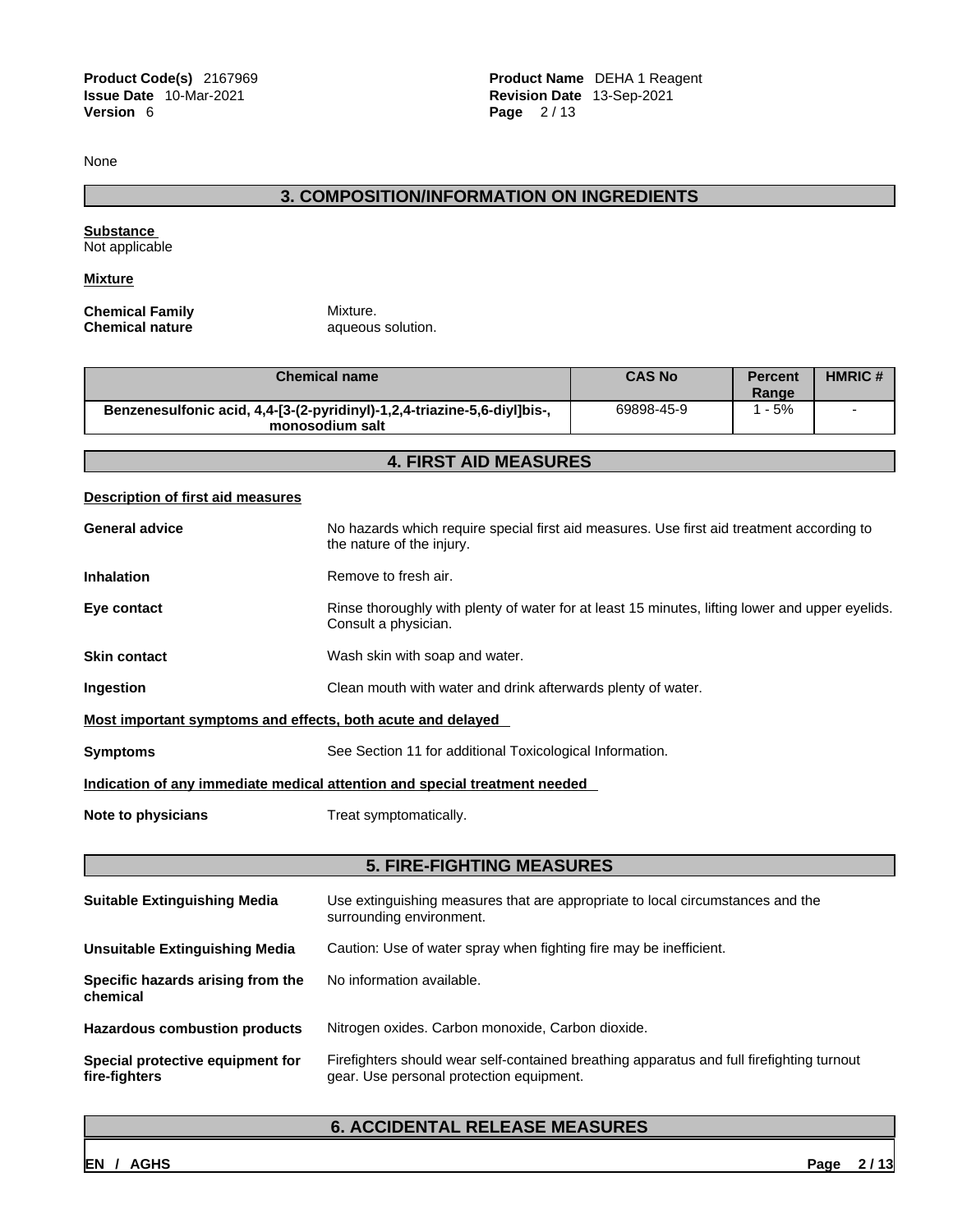| <b>U.S. Notice</b>                                   | Only persons properly qualified to respond to an emergency involving hazardous                                                                                                                                                                                                                                                                                                                 |  |  |  |
|------------------------------------------------------|------------------------------------------------------------------------------------------------------------------------------------------------------------------------------------------------------------------------------------------------------------------------------------------------------------------------------------------------------------------------------------------------|--|--|--|
|                                                      | substances may respond to a spill according to federal regulations (OSHA 29 CFR<br>$1910.120(a)(v)$ and per your company's emergency response plan and<br>guidelines/procedures. See Section 13, Special Instructions for disposal assistance.<br>Outside of the US, only persons properly qualified according to state or local regulations<br>should respond to a spill involving chemicals. |  |  |  |
|                                                      | Personal precautions, protective equipment and emergency procedures                                                                                                                                                                                                                                                                                                                            |  |  |  |
| <b>Personal precautions</b>                          | Ensure adequate ventilation.                                                                                                                                                                                                                                                                                                                                                                   |  |  |  |
| <b>Environmental precautions</b>                     |                                                                                                                                                                                                                                                                                                                                                                                                |  |  |  |
| <b>Environmental precautions</b>                     | See Section 12 for additional ecological information.                                                                                                                                                                                                                                                                                                                                          |  |  |  |
| Methods and material for containment and cleaning up |                                                                                                                                                                                                                                                                                                                                                                                                |  |  |  |
| <b>Methods for containment</b>                       | Prevent further leakage or spillage if safe to do so.                                                                                                                                                                                                                                                                                                                                          |  |  |  |
| Methods for cleaning up                              | Take up mechanically, placing in appropriate containers for disposal.                                                                                                                                                                                                                                                                                                                          |  |  |  |
| Prevention of secondary hazards                      | Clean contaminated objects and areas thoroughly observing environmental regulations.                                                                                                                                                                                                                                                                                                           |  |  |  |
| Reference to other sections                          | See section 8 for more information. See section 13 for more information.                                                                                                                                                                                                                                                                                                                       |  |  |  |

## **7. HANDLING AND STORAGE**

| <b>Precautions for safe handling</b>                         |                                                                          |
|--------------------------------------------------------------|--------------------------------------------------------------------------|
| Advice on safe handling                                      | Handle in accordance with good industrial hygiene and safety practice.   |
| Conditions for safe storage, including any incompatibilities |                                                                          |
| <b>Storage Conditions</b>                                    | Keep containers tightly closed in a dry, cool and well-ventilated place. |
| <b>Flammability class</b>                                    | Not applicable                                                           |

## **8. EXPOSURE CONTROLS/PERSONAL PROTECTION**

| <b>Control parameters</b>                                       |                                                                                                                                                                             |
|-----------------------------------------------------------------|-----------------------------------------------------------------------------------------------------------------------------------------------------------------------------|
| <b>Exposure Guidelines</b>                                      | This product, as supplied, does not contain any hazardous materials with occupational<br>exposure limits established by the region specific regulatory bodies               |
| Appropriate engineering controls<br><b>Engineering Controls</b> | <b>Showers</b><br>Eyewash stations<br>Ventilation systems.                                                                                                                  |
|                                                                 | Individual protection measures, such as personal protective equipment                                                                                                       |
| <b>Respiratory protection</b>                                   | No protective equipment is needed under normal use conditions. If exposure limits are<br>exceeded or irritation is experienced, ventilation and evacuation may be required. |
| <b>Hand Protection</b>                                          | Wear suitable gloves.                                                                                                                                                       |
| <b>Eye/face protection</b>                                      | Wear safety glasses with side shields (or goggles).                                                                                                                         |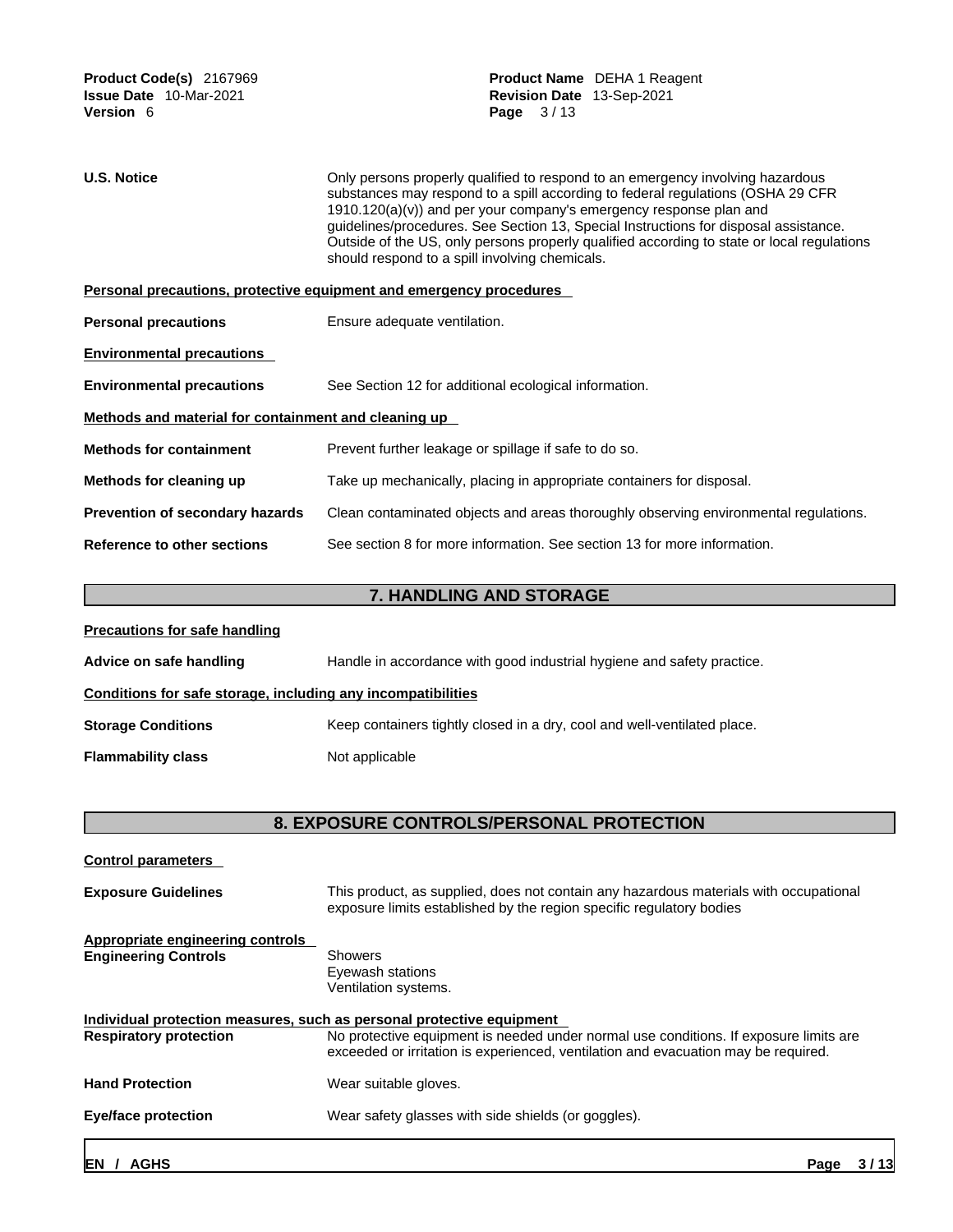| Product Code(s) 2167969<br><b>Issue Date</b> 10-Mar-2021<br><b>Version 6</b> | <b>Product Name</b> DEHA 1 Reagent<br><b>Revision Date 13-Sep-2021</b><br>Page $4/13$                                                                      |
|------------------------------------------------------------------------------|------------------------------------------------------------------------------------------------------------------------------------------------------------|
| Skin and body protection                                                     | No special protective equipment required.                                                                                                                  |
| <b>General Hygiene Considerations</b>                                        | Handle in accordance with good industrial hygiene and safety practice.                                                                                     |
| <b>Environmental exposure controls</b>                                       | Local authorities should be advised if significant spillages cannot be contained. Do not<br>allow into any sewer, on the ground or into any body of water. |
| <b>Thermal hazards</b>                                                       | None under normal processing.                                                                                                                              |

## **9. PHYSICAL AND CHEMICAL PROPERTIES**

### **Information on basic physical and chemical properties**

| <b>Physical state</b><br>Appearance<br>Odor           | crystalline<br>Odorless                        | Solid |                        | Color<br><b>Odor threshold</b> | light yellow<br>No data available |           |                  |  |
|-------------------------------------------------------|------------------------------------------------|-------|------------------------|--------------------------------|-----------------------------------|-----------|------------------|--|
| <b>Property</b>                                       |                                                |       | <b>Values</b>          |                                |                                   |           | Remarks • Method |  |
| Molecular weight                                      |                                                |       | No data available      |                                |                                   |           |                  |  |
| рH                                                    |                                                |       | 4.6                    |                                |                                   | 5% @ 20°C |                  |  |
| Melting point/freezing point                          |                                                |       | 65 °C / 149 °F         |                                |                                   |           |                  |  |
| Boiling point / boiling range                         |                                                |       | No data available      |                                |                                   |           |                  |  |
| <b>Evaporation rate</b>                               |                                                |       | Not applicable         |                                |                                   |           |                  |  |
| Vapor pressure                                        |                                                |       | Not applicable         |                                |                                   |           |                  |  |
| <b>Relative vapor density</b>                         |                                                |       | No data available      |                                |                                   |           |                  |  |
|                                                       | Specific gravity (water = $1 / air = 1$ )      |       | 1.63                   |                                |                                   |           |                  |  |
|                                                       | <b>Partition Coefficient (n-octanol/water)</b> |       | $log Kow \sim -3.22$   |                                |                                   |           |                  |  |
|                                                       | Soil Organic Carbon-Water Partition            |       | $log K_{oc} \sim 0.02$ |                                |                                   |           |                  |  |
| <b>Coefficient</b><br><b>Autoignition temperature</b> |                                                |       | No data available      |                                |                                   |           |                  |  |
| <b>Decomposition temperature</b>                      |                                                |       | No data available      |                                |                                   |           |                  |  |
| <b>Dynamic viscosity</b>                              |                                                |       | Not applicable         |                                |                                   |           |                  |  |
| <b>Kinematic viscosity</b>                            |                                                |       | Not applicable         |                                |                                   |           |                  |  |
| - - - - - - - -                                       |                                                |       |                        |                                |                                   |           |                  |  |

## **Solubility(ies)**

### **Water solubility**

| $\cdots$<br><br>.<br>Water<br><b>classification</b><br>solubility | Mz<br>$\cdots$<br>solubility<br>ater | <br>emperature<br>Solubility<br>Wate                  |
|-------------------------------------------------------------------|--------------------------------------|-------------------------------------------------------|
| soluble                                                           | 1000<br>ma/l                         | $- -$<br>$\circ$ $\blacksquare$<br>$-$<br>$\sim$<br>∼ |

### **Solubility in other solvents**

| Chemical 1<br>Name | .<br>$\cdots$<br>classification<br>30lubilitv | <br>Solubility | .<br>emperature<br>Solubility                                         |
|--------------------|-----------------------------------------------|----------------|-----------------------------------------------------------------------|
| Acic               | uhla<br>oluble'                               | 000<br>ma/L    | $\circ$ $\blacksquare$<br>$\sim$ $-$<br>--<br>$\sim$<br>$ \mathbf{v}$ |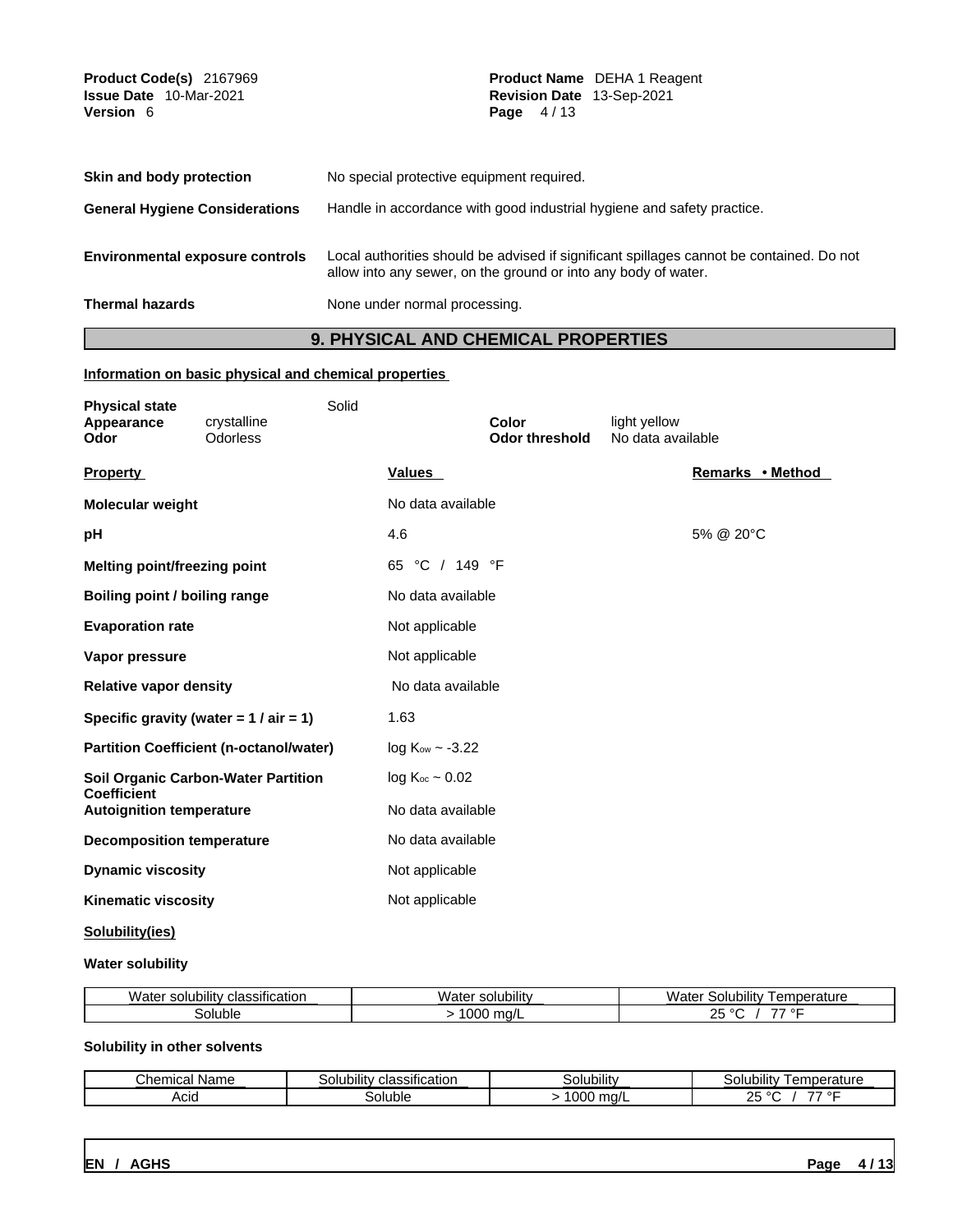**Product Code(s)** 2167969 **Product Name** DEHA 1 Reagent **Issue Date** 10-Mar-2021 **Revision Date** 13-Sep-2021

### **Other information**

#### **Metal Corrosivity**

**Steel Corrosion Rate**<br> **Aluminum Corrosion Rate** No data available<br> **Aluminum Corrosion Rate Aluminum Corrosion Rate** 

**Page**  $5/13$ 

### **Volatile Organic Compounds (VOC) Content** Not applicable

| <b>Chemical name</b>                                                    | <b>CAS No</b> | <b>Volatile organic</b><br>compounds (VOC) content | <b>CAA (Clean Air Act)</b> |
|-------------------------------------------------------------------------|---------------|----------------------------------------------------|----------------------------|
| Benzenesulfonic acid,<br>$ 4,4-[3-(2-pyridinyl)-1,2,4-triazine-5,6-di $ | 69898-45-9    | Not applicable                                     |                            |
| yl]bis-, monosodium salt                                                |               |                                                    |                            |

#### **Explosive properties**

| <b>Upper explosion limit</b><br>Lower explosion limit                                      | No data available<br>No data available |
|--------------------------------------------------------------------------------------------|----------------------------------------|
| <b>Flammable properties</b>                                                                |                                        |
| <b>Flash point</b>                                                                         | Not applicable                         |
| Flammability Limit in Air<br><b>Upper flammability limit:</b><br>Lower flammability limit: | No data available<br>No data available |
| Oxidizing properties                                                                       | No data available.                     |
| <b>Bulk density</b>                                                                        | No data available                      |

## **10. STABILITY AND REACTIVITY**

#### **Reactivity**  Not applicable.

### **Chemical stability**  Stable under normal conditions.

### **Explosion data**

**Sensitivity to Mechanical Impact** None. **Sensitivity to Static Discharge** None.

### **Possibility of hazardous reactions**  None under normal processing.

### **Hazardous polymerization**

Hazardous polymerization does not occur.

### **Conditions to avoid**

None known based on information supplied.

#### **Incompatible materials**

Strong oxidizing agents, strong acids, and strong bases.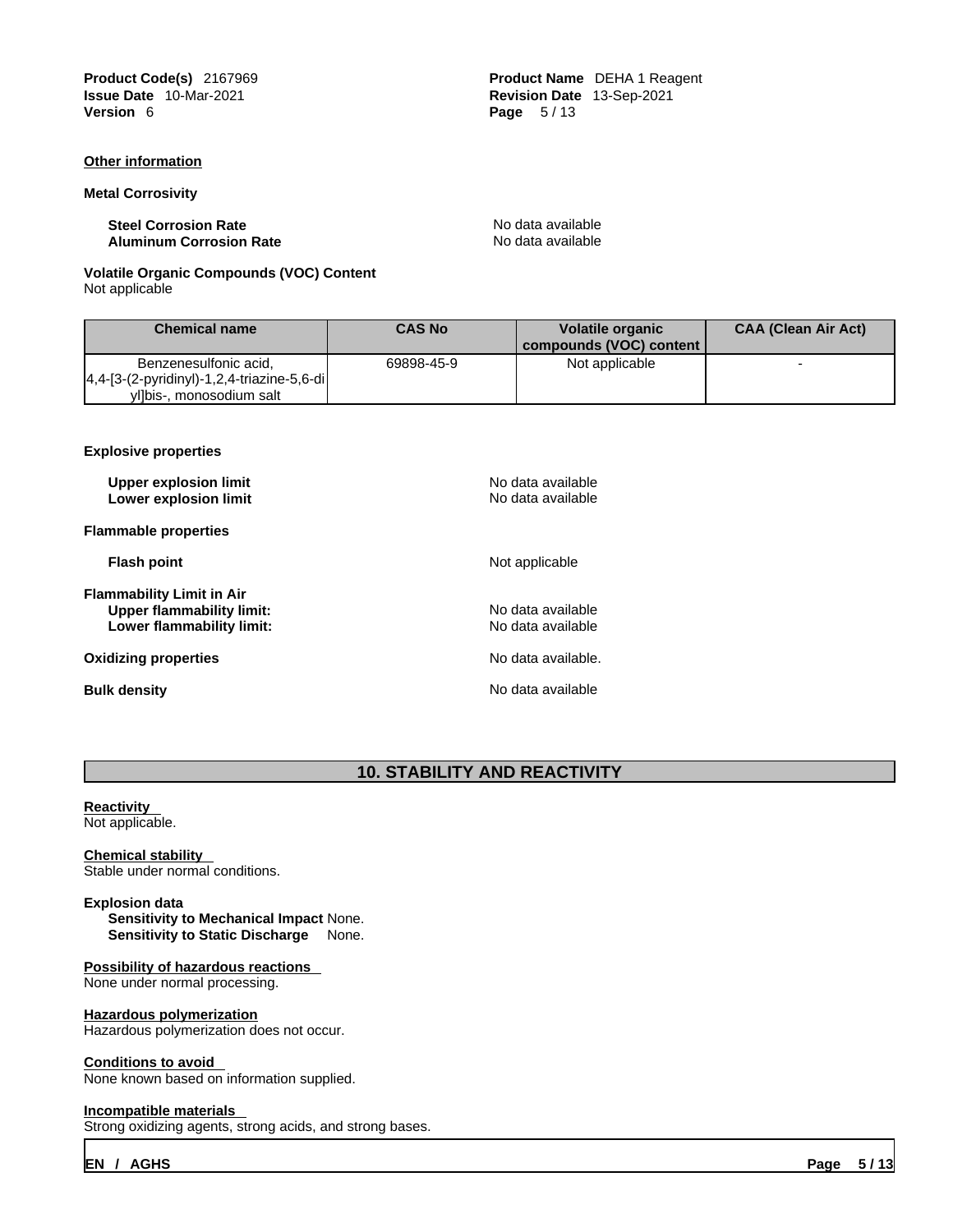### **Hazardous decomposition products**

Nitrogen oxides. Carbon monoxide. Carbon dioxide.

### **11. TOXICOLOGICAL INFORMATION**

### **Information on likely routes of exposure**

### **Product Information**

| <b>Inhalation</b>   | No known effect based on information supplied. |
|---------------------|------------------------------------------------|
| Eye contact         | No known effect based on information supplied. |
| <b>Skin contact</b> | No known effect based on information supplied. |
| <b>Ingestion</b>    | No known effect based on information supplied. |
| Symptoms            | No information available.                      |

#### **Acute toxicity**

Based on available data, the classification criteria are not met

#### **Product Acute Toxicity Data** No data available.

### **Ingredient Acute Toxicity Data**

No data available.

#### **Unknown Acute Toxicity**

0% of the mixture consists of ingredient(s) of unknown toxicity.

### **Acute Toxicity Estimations (ATE)**

| <b>ATEmix (oral)</b>                 | INo information available       |
|--------------------------------------|---------------------------------|
| <b>ATEmix (dermal)</b>               | INo information available       |
| <b>ATEmix (inhalation-dust/mist)</b> | <b>No information available</b> |
| <b>ATEmix (inhalation-vapor)</b>     | No information available        |
| <b>ATEmix (inhalation-gas)</b>       | No information available        |

### **Skin corrosion/irritation**

Based on available data, the classification criteria are not met.

### **Product Skin Corrosion/Irritation Data**

No data available.

### **Ingredient Skin Corrosion/Irritation Data**

Test data reported below.

| <b>Chemical name</b>                                                                                                                              | Test method                                                                          | <b>Species</b>   | Reported<br>dose | <b>Exposure</b><br>time | <b>Results</b>                         | <b>Key literature</b><br>references and<br>sources for data |
|---------------------------------------------------------------------------------------------------------------------------------------------------|--------------------------------------------------------------------------------------|------------------|------------------|-------------------------|----------------------------------------|-------------------------------------------------------------|
| Benzenesulfonic<br>acid.<br>$ 4,4-[3-(2-pyridiny)]-1,$<br>$ 2,4$ -triazine-5,6-diyl]bi<br>  s-, monosodium salt  <br>(1 - 5%)<br>CAS#: 69898-45-9 | <b>QSAR</b><br>(Quantitative<br><b>Structure Activity</b><br>Relationship<br>Models) | None<br>reported | None<br>reported | None<br>reported        | Not corrosive or<br>irritating to skin | Toxtree (Ideaconsult,<br>Ltd)                               |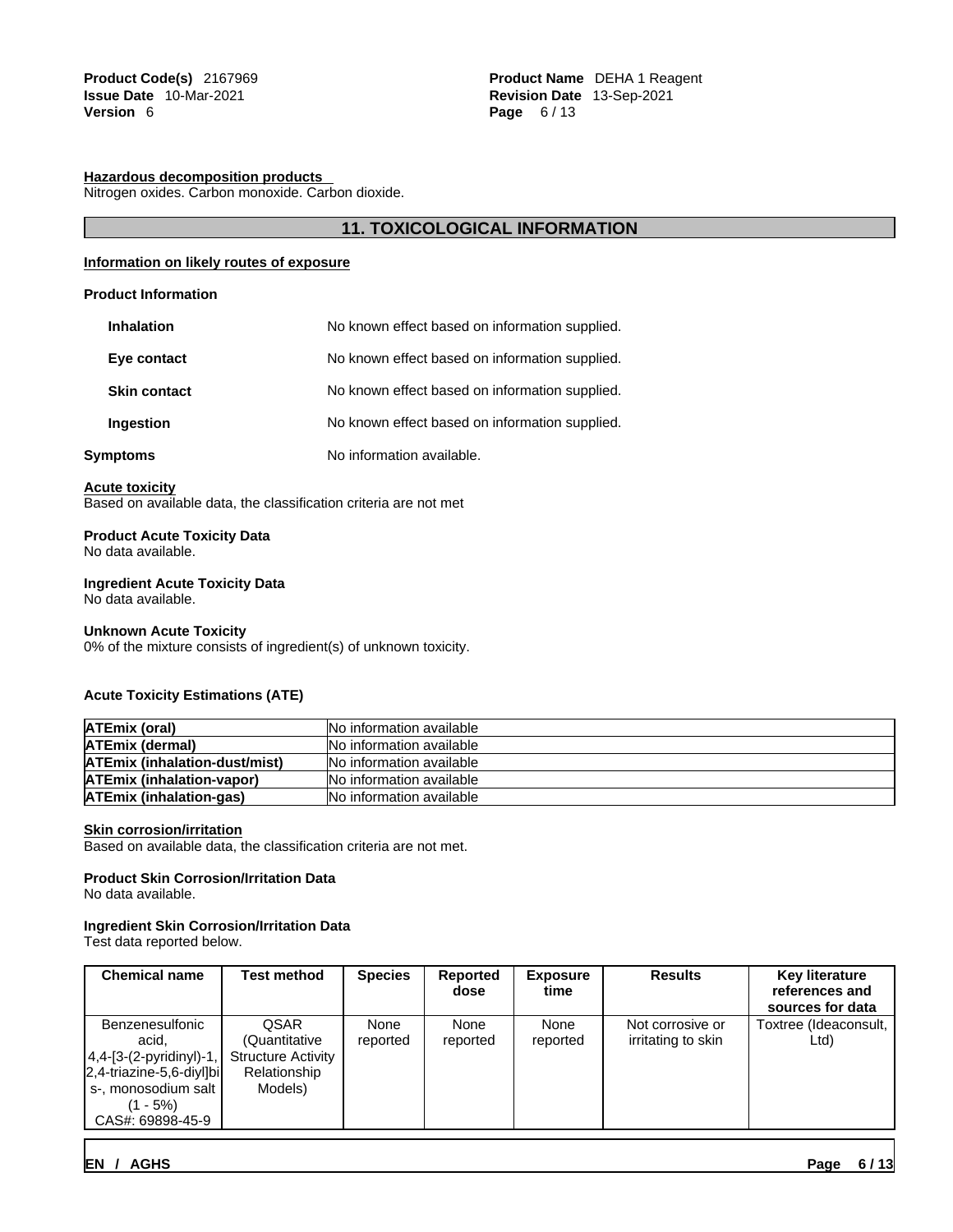**Product Code(s)** 2167969 **Product Name**  Product Name **DEHA 1 Reagent**<br> **Product Name 10-Mar-2021 Product Name in Product Name 13-Sep-2021 Issue Date** 10-Mar-2021 **Revision Date** 13-Sep-2021 **Page 7/13** 

### **Serious eye damage/irritation**

Based on available data, the classification criteria are not met.

## **Product Serious Eye Damage/Eye Irritation Data**

No data available.

### **Ingredient Eye Damage/Eye Irritation Data**

Test data reported below.

| <b>Chemical name</b>                                                                                                                           | Test method                                                                   | <b>Species</b>   | <b>Reported</b><br>dose | <b>Exposure</b><br>time | <b>Results</b>                         | <b>Key literature</b><br>references and<br>sources for data |
|------------------------------------------------------------------------------------------------------------------------------------------------|-------------------------------------------------------------------------------|------------------|-------------------------|-------------------------|----------------------------------------|-------------------------------------------------------------|
| Benzenesulfonic<br>acid.<br>$ 4,4-[3-(2-pyridinyl)-1, $<br>$ 2,4$ -triazine-5,6-diyl]bi<br>s-, monosodium salt<br>(1 - 5%)<br>CAS#: 69898-45-9 | QSAR<br>(Quantitative<br><b>Structure Activity</b><br>Relationship<br>Models) | None<br>reported | None<br>reported        | None<br>reported        | Not corrosive or<br>irritating to eyes | Toxtree (Ideaconsult,<br>Ltd)                               |

#### **Respiratory or skin sensitization**

Based on available data, the classification criteria are not met.

#### **Product Sensitization Data**

No data available.

### **Ingredient Sensitization Data**

No data available.

#### **STOT - single exposure**

Based on available data, the classification criteria are not met.

#### **Product Specific Target Organ Toxicity Single Exposure Data** No data available.

#### **Ingredient Specific Target Organ Toxicity Single Exposure Data** No data available.

#### **STOT - repeated exposure**

Based on available data, the classification criteria are not met.

#### **Product Specific Target Organ Toxicity Repeat Dose Data** No data available.

#### **Ingredient Specific Target Organ Toxicity Repeat Exposure Data** No data available.

#### **Carcinogenicity**

Based on available data, the classification criteria are not met.

#### **Product Carcinogenicity Data**

No data available.

### **Ingredient Carcinogenicity Data**

No data available.

| <b>Chemical name</b>               | <b>CAS No</b> | <b>ACGIH</b> | <b>IARC</b> | NTP | <b>OSHA</b> |
|------------------------------------|---------------|--------------|-------------|-----|-------------|
| Benzenesulfonic acid,              | 69898-45-9    |              |             |     |             |
| $ 4,4-[3-(2-pyridiny]-1,2,4-tri] $ |               |              |             |     |             |
| azine-5.6-divilbis-.               |               |              |             |     |             |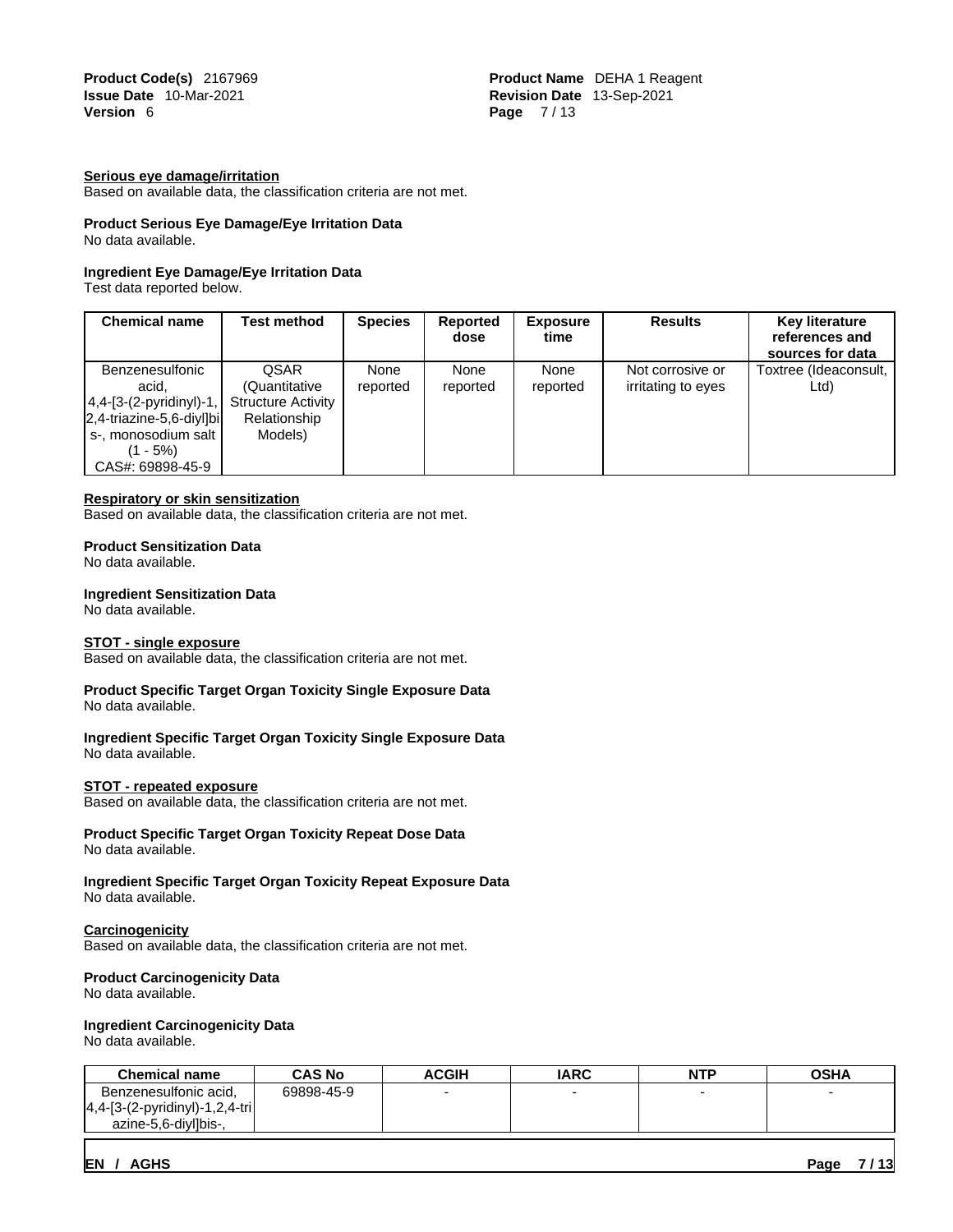| monosodium<br>salt |  |  |  |
|--------------------|--|--|--|

### **Legend**

| <b>ACGIH (American Conference of Governmental Industrial Hygienists)</b>    | Does not apply |
|-----------------------------------------------------------------------------|----------------|
| <b>IARC (International Agency for Research on Cancer)</b>                   | Does not apply |
| <b>NTP (National Toxicology Program)</b>                                    | Does not apply |
| OSHA (Occupational Safety and Health Administration of the US Department of | Does not apply |
| Labor)                                                                      |                |

| <b>Chemical name</b>         | <b>Endpoint</b> | Reported | <b>Exposure</b> | <b>Toxicological effects</b> | Key literature references and |
|------------------------------|-----------------|----------|-----------------|------------------------------|-------------------------------|
|                              | type            | dose     | time            |                              | sources for data              |
| Benzenesulfonic              | QSAR            | None     | None            | Not Carcinogenic             | Toxtree (Ideaconsult, Ltd)    |
| acid.                        | (Quantitative I | reported | reported        |                              |                               |
| $ 4,4-[3-(2-pyridiny)-1, $   | Structure       |          |                 |                              |                               |
| $ 2,4$ -triazine-5,6-divilbi | Activity        |          |                 |                              |                               |
| s-, monosodium salt          | Relationship    |          |                 |                              |                               |
| (1 - 5%)                     | Models)         |          |                 |                              |                               |
| CAS#: 69898-45-9             |                 |          |                 |                              |                               |

#### **Germ cell mutagenicity**

Based on available data, the classification criteria are not met.

### **Product Germ Cell Mutagenicity** *invitro* **Data**

No data available.

## **Ingredient Germ Cell Mutagenicity** *invitro* **Data**

No data available.

#### **Product Germ Cell Mutagenicity** *invivo* **Data** No data available.

## **Ingredient Germ Cell Mutagenicity** *invivo* **Data**

No data available.

### **Reproductive toxicity**

Based on available data, the classification criteria are not met.

#### **Product Reproductive Toxicity Data**

No data available.

### **Ingredient Reproductive Toxicity Data**

No data available.

### **Aspiration hazard**

Based on available data, the classification criteria are not met.

## **12. ECOLOGICAL INFORMATION**

| <b>Ecotoxicity</b>                                    | Based on available data, the classification criteria are not met.                             |
|-------------------------------------------------------|-----------------------------------------------------------------------------------------------|
| Unknown aquatic toxicity                              | 0 % of the mixture consists of component(s) of unknown hazards to the aquatic<br>environment. |
| <b>Product Ecological Data</b>                        |                                                                                               |
| <b>Aquatic Acute Toxicity</b><br>No data available.   |                                                                                               |
| <b>Aquatic Chronic Toxicity</b><br>No data available. |                                                                                               |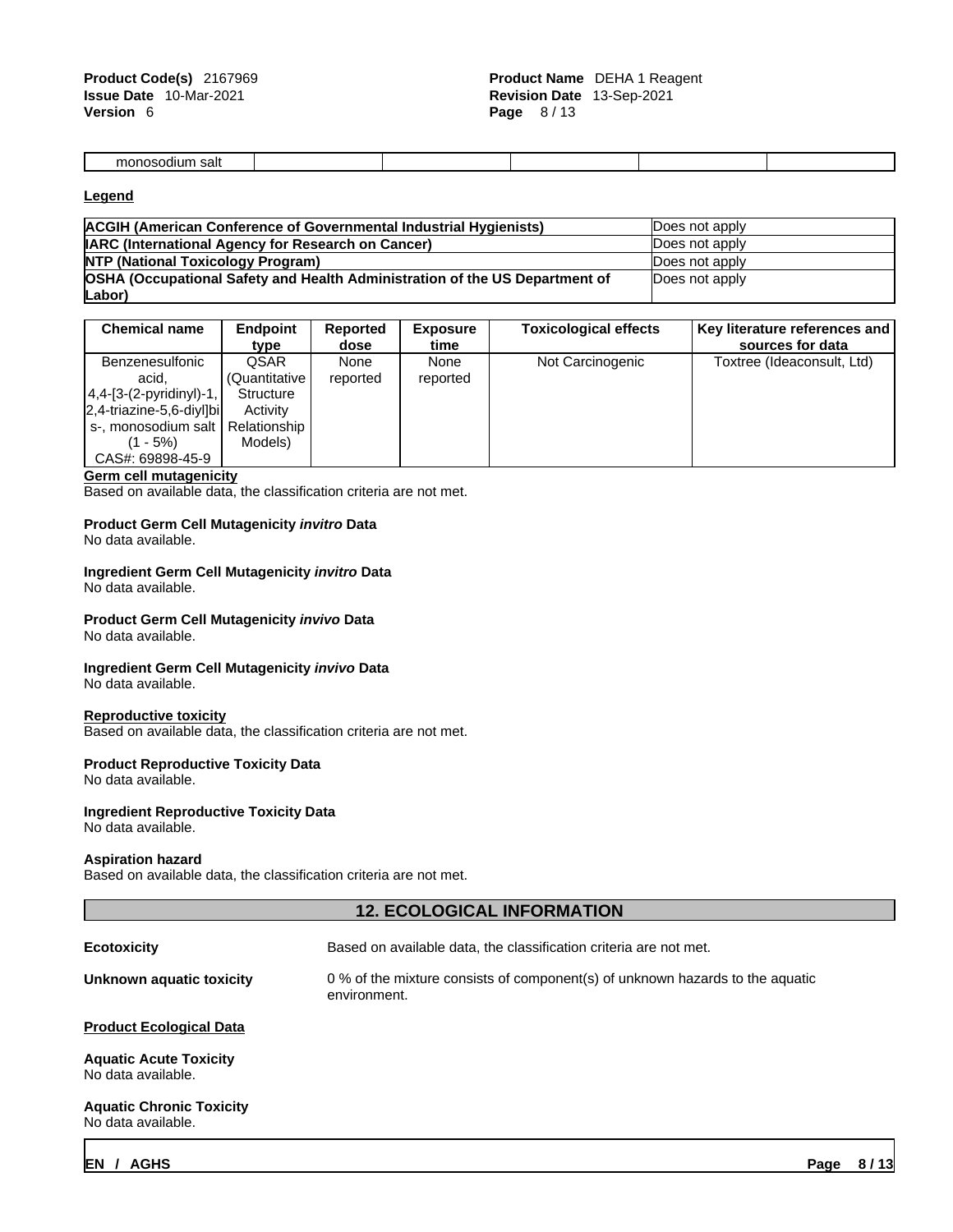**Product Code(s)** 2167969 **Product Name** DEHA 1 Reagent **Issue Date** 10-Mar-2021 **Revision Date** 13-Sep-2021 **Page** 9/13

### **Ingredient Ecological Data**

#### **Aquatic Acute Toxicity**

Test data reported below.

**Fish**

| <b>Chemical name</b>                                                                                                                              | <b>Exposure</b><br>time | <b>Species</b> | Endpoint<br>tvpe | Reported<br>dose | Key literature references and<br>sources for data                                                    |
|---------------------------------------------------------------------------------------------------------------------------------------------------|-------------------------|----------------|------------------|------------------|------------------------------------------------------------------------------------------------------|
| Benzenesulfonic<br>acid,<br>$ 4,4-[3-(2-pyridiny)]-1,$<br>$ 2,4$ -triazine-5,6-divilbi<br>  s-, monosodium salt  <br>(1 - 5%)<br>CAS#: 69898-45-9 | 96 hours                | None reported  | $LC_{50}$        | 22900 mg/L       | <b>Estimation through ECOSARS</b><br>v1.11 part of the Estimation<br>Programs Interface (EPI) Suite™ |

### **Crustacea**

| <b>Chemical name</b>         | Exposure | <b>Species</b> | Endpoint         | Reported   | Key literature references and     |
|------------------------------|----------|----------------|------------------|------------|-----------------------------------|
|                              | time     |                | tvpe             | dose       | sources for data                  |
| Benzenesulfonic              | 48 Hours | None reported  | EC <sub>50</sub> | 97900 mg/L | <b>Estimation through ECOSARS</b> |
| acid,                        |          |                |                  |            | v1.11 part of the Estimation      |
| $ 4,4-[3-(2-pyridiny)]-1,$   |          |                |                  |            | Programs Interface (EPI) Suite™   |
| $ 2,4$ -triazine-5,6-diyl]bi |          |                |                  |            |                                   |
| s-, monosodium salt          |          |                |                  |            |                                   |
| (1 - 5%)                     |          |                |                  |            |                                   |
| CAS#: 69898-45-9             |          |                |                  |            |                                   |

### **Algae**

| <b>Chemical name</b>                                                                                                                                  | <b>Exposure</b><br>time | <b>Species</b> | Endpoint<br>tvpe | Reported<br>dose | Key literature references and<br>sources for data                                                    |
|-------------------------------------------------------------------------------------------------------------------------------------------------------|-------------------------|----------------|------------------|------------------|------------------------------------------------------------------------------------------------------|
| Benzenesulfonic<br>acid.<br>$ 4,4-[3-(2-pyridinyl)-1, $<br>$ 2,4$ -triazine-5,6-diyl $ b $<br>  s-, monosodium salt  <br>(1 - 5%)<br>CAS#: 69898-45-9 | 96 hours                | None reported  | EC <sub>50</sub> | 22400 mg/L       | <b>Estimation through ECOSARS</b><br>v1.11 part of the Estimation<br>Programs Interface (EPI) Suite™ |

## **Aquatic Chronic Toxicity**

No data available.

### **Persistence and degradability**

**Product Biodegradability Data** No data available.

Bioaccumulation MATERIAL DOES NOT BIOACCUMULATE **Product Bioaccumulation Data** No data available.

### **Partition Coefficient (n-octanol/water)** log K<sub>ow</sub> ~ -3.22

**Mobility**

**Soil Organic Carbon-Water Partition Coefficient** log K<sub>oc</sub> ~ 0.02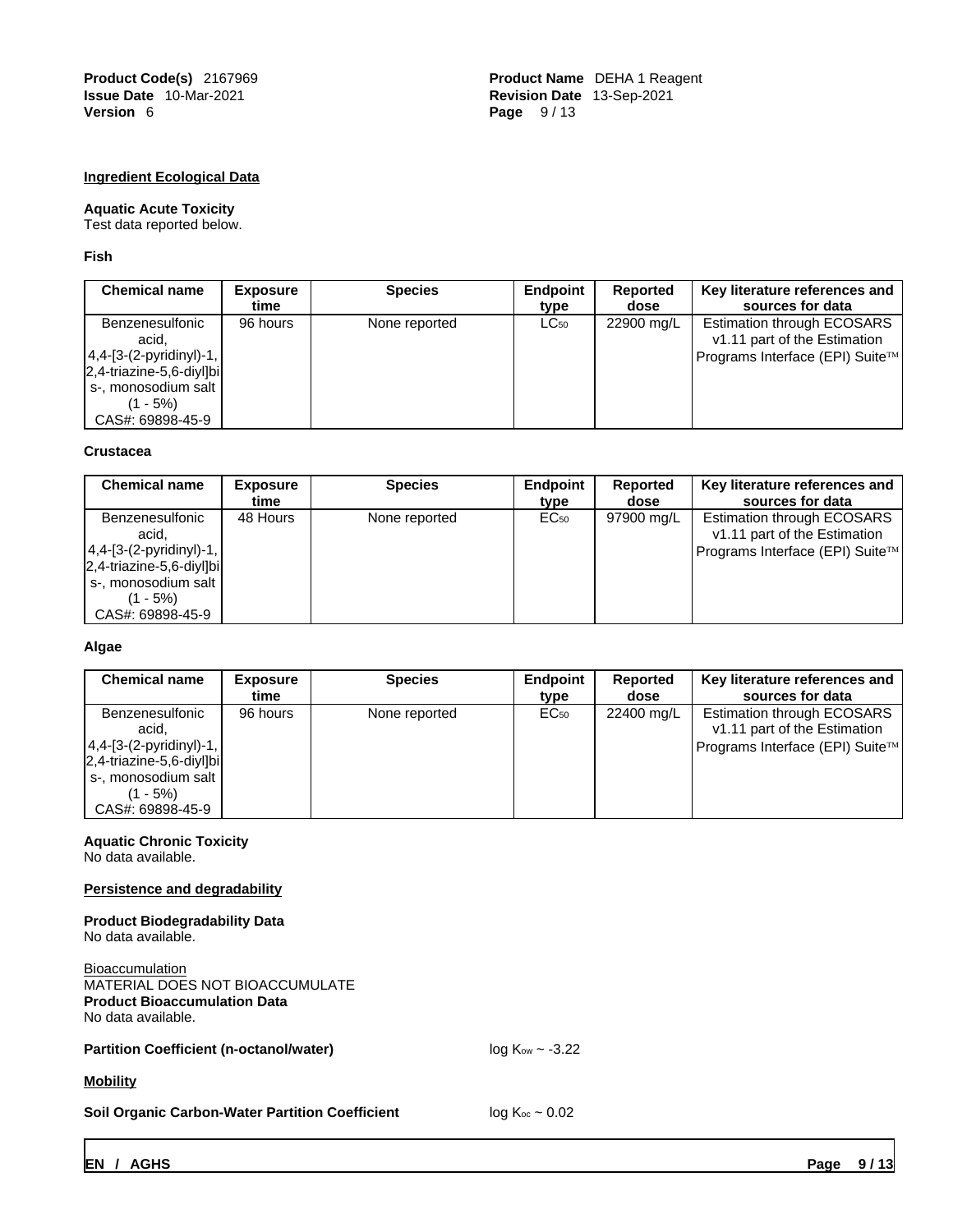### **Other adverse effects**

| No information available                       |                       |                                                         |                             |
|------------------------------------------------|-----------------------|---------------------------------------------------------|-----------------------------|
| <b>Chemical name</b>                           |                       | EU - Endocrine Disrupters   EU - Endocrine Disrupters - | <b>Endocrine disrupting</b> |
|                                                | <b>Candidate List</b> | <b>Evaluated Substances</b>                             | potential                   |
| Benzenesulfonic acid,                          | Group III Chemical    |                                                         |                             |
| $ 4,4-[3-(2-pyridiny])-1,2,4-triazine-5,6-di $ |                       |                                                         |                             |
| yl]bis-, monosodium salt                       |                       |                                                         |                             |
| $(1 - 5\%)$                                    |                       |                                                         |                             |
| CAS#: 69898-45-9                               |                       |                                                         |                             |

## **13. DISPOSAL CONSIDERATIONS**

### **Waste treatment methods**

| Waste from residues/unused<br>products | Dispose of in accordance with local regulations. Dispose of waste in accordance with<br>environmental legislation. |
|----------------------------------------|--------------------------------------------------------------------------------------------------------------------|
| Contaminated packaging                 | Do not reuse empty containers.                                                                                     |
| <b>US EPA Waste Number</b>             | Not applicable                                                                                                     |
|                                        |                                                                                                                    |
| Special instructions for disposal      | Work in an approved fume hood. Dilute material with excess water making a weaker than                              |

5% solution. Adjust to a pH between 6 and 9 with an alkali, such as soda ash or sodium bicarbonate. Open cold water tap completely, slowly pour the reacted material to the drain. Allow cold water to run for 5 minutes to completely flush the system.

### **14. TRANSPORT INFORMATION**

| DOT<br>UN/ID no<br>Proper shipping name<br>Transport hazard class(es)<br><b>Description</b><br><b>Emergency Response Guide</b><br><b>Number</b>             | UN3316<br>Chemical kits<br>9<br>UN3316, Chemical kits, 9<br>171                         |
|-------------------------------------------------------------------------------------------------------------------------------------------------------------|-----------------------------------------------------------------------------------------|
| TDG<br>UN/ID no<br>Proper shipping name<br>Transport hazard class(es)<br><b>Description</b>                                                                 | <b>UN3316</b><br>Chemical kit<br>9<br>UN3316, Chemical kit, 9                           |
| <b>IATA</b><br>UN number or ID number<br>Proper shipping name<br><b>Transport hazard class(es)</b><br>Packing group<br><b>Description</b>                   | <b>UN3316</b><br>Chemical kit<br>9<br>Ш<br>UN3316, Chemical kit, 9                      |
| <b>IMDG</b><br>UN number or ID number<br>Proper shipping name<br>Transport hazard class(es)<br>EmS-No<br>Special precautions for user<br><b>Description</b> | <b>UN3316</b><br>Chemical kit<br>9<br>$F-A. S-P$<br>251, 340<br>UN3316, Chemical kit, 9 |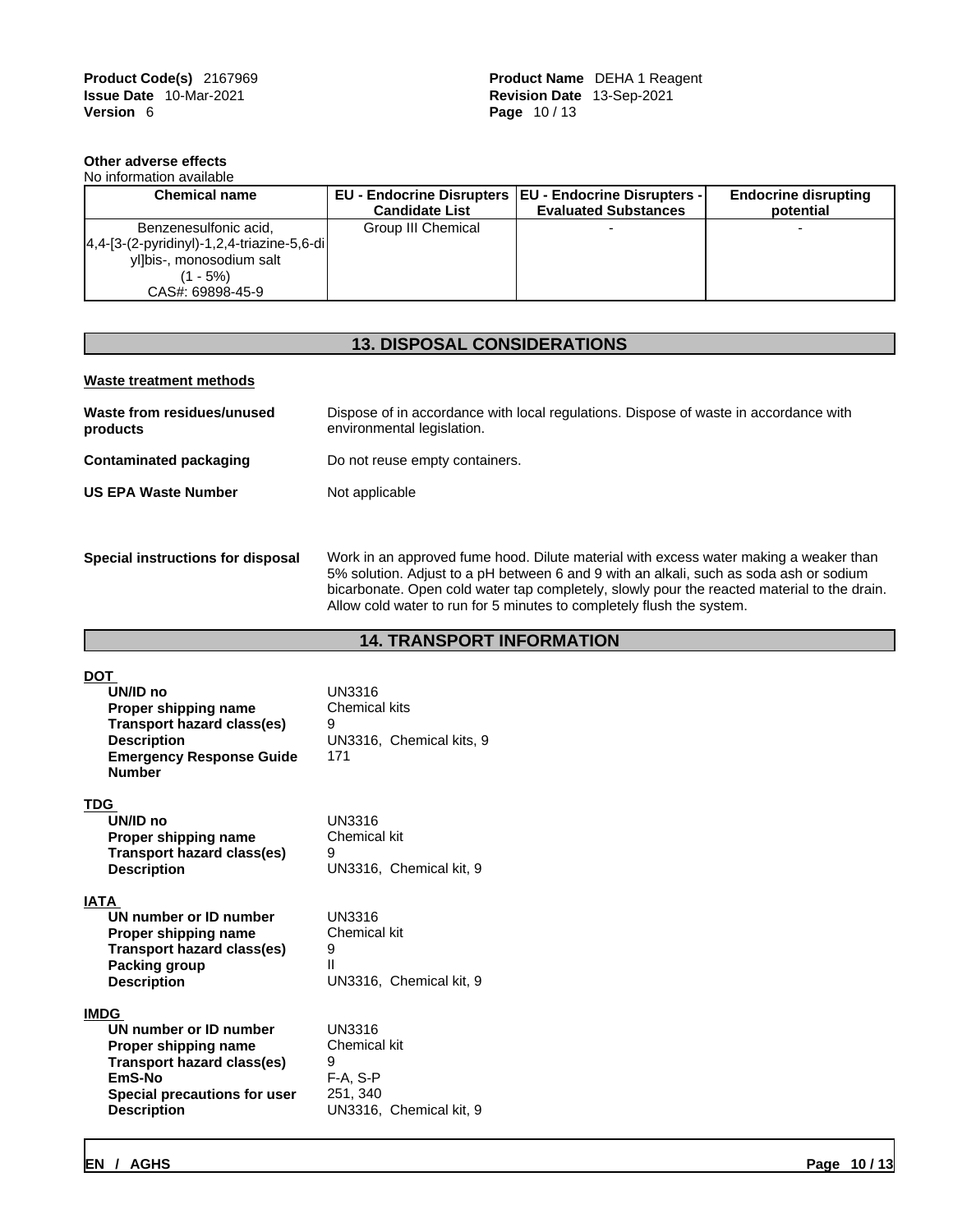**Product Code(s)** 2167969 **Product Name** DEHA 1 Reagent **Issue Date** 10-Mar-2021 **Revision Date** 13-Sep-2021 **Page 11/13** 

### **Additional information**

### **15. REGULATORY INFORMATION**

| <b>National Inventories</b> |      |
|-----------------------------|------|
| TSCA                        | Comp |
| <b>DSL/NDSL</b>             | Comp |

Complies Complies

**TSCA** - United States Toxic Substances Control Act Section 8(b) Inventory  **DSL/NDSL** - Canadian Domestic Substances List/Non-Domestic Substances List

### **International Inventories**

| <b>EINECS/ELINCS</b>              | Complies        |
|-----------------------------------|-----------------|
| <b>ENCS</b>                       | Does not comply |
| <b>IECSC</b>                      | Complies        |
| <b>KECL - Existing substances</b> | Complies        |
| <b>PICCS</b>                      | Does not comply |
| TCSI                              | Complies        |
| AICS                              | Complies        |
| <b>NZIoC</b>                      | Complies        |
|                                   |                 |

 **EINECS/ELINCS** - European Inventory of Existing Chemical Substances/European List of Notified Chemical Substances

**ENCS** - Japan Existing and New Chemical Substances

**IECSC** - China Inventory of Existing Chemical Substances

**KECL** - Korean Existing and Evaluated Chemical Substances

 **PICCS** - Philippines Inventory of Chemicals and Chemical Substances

**TCSI** - Taiwan Chemical Substances Inventory

**AICS** - Australian Inventory of Chemical Substances

 **NZIoC** - New Zealand Inventory of Chemicals

### **US Federal Regulations**

#### **SARA 313**

Section 313 of Title III of the Superfund Amendments and Reauthorization Act of 1986 (SARA). This product does not contain any chemicals which are subject to the reporting requirements of the Act and Title 40 of the Code of Federal Regulations, Part 372

### **SARA 311/312 Hazard Categories**

| Yes |  |
|-----|--|
| No. |  |
| N٥  |  |
| No. |  |
| N٥  |  |
|     |  |

#### **CWA (Clean WaterAct)**

This product does not contain any substances regulated as pollutants pursuant to the Clean Water Act (40 CFR 122.21 and 40 CFR 122.42)

### **CERCLA**

This material, as supplied, does not contain any substances regulated as hazardous substances under the Comprehensive Environmental Response Compensation and Liability Act (CERCLA) (40 CFR 302) or the Superfund Amendments and Reauthorization Act (SARA) (40 CFR 355). There may be specific reporting requirements at the local, regional, or state level pertaining to releases of this material

### **US State Regulations**

### **California Proposition 65**

This product does not contain any Proposition 65 chemicals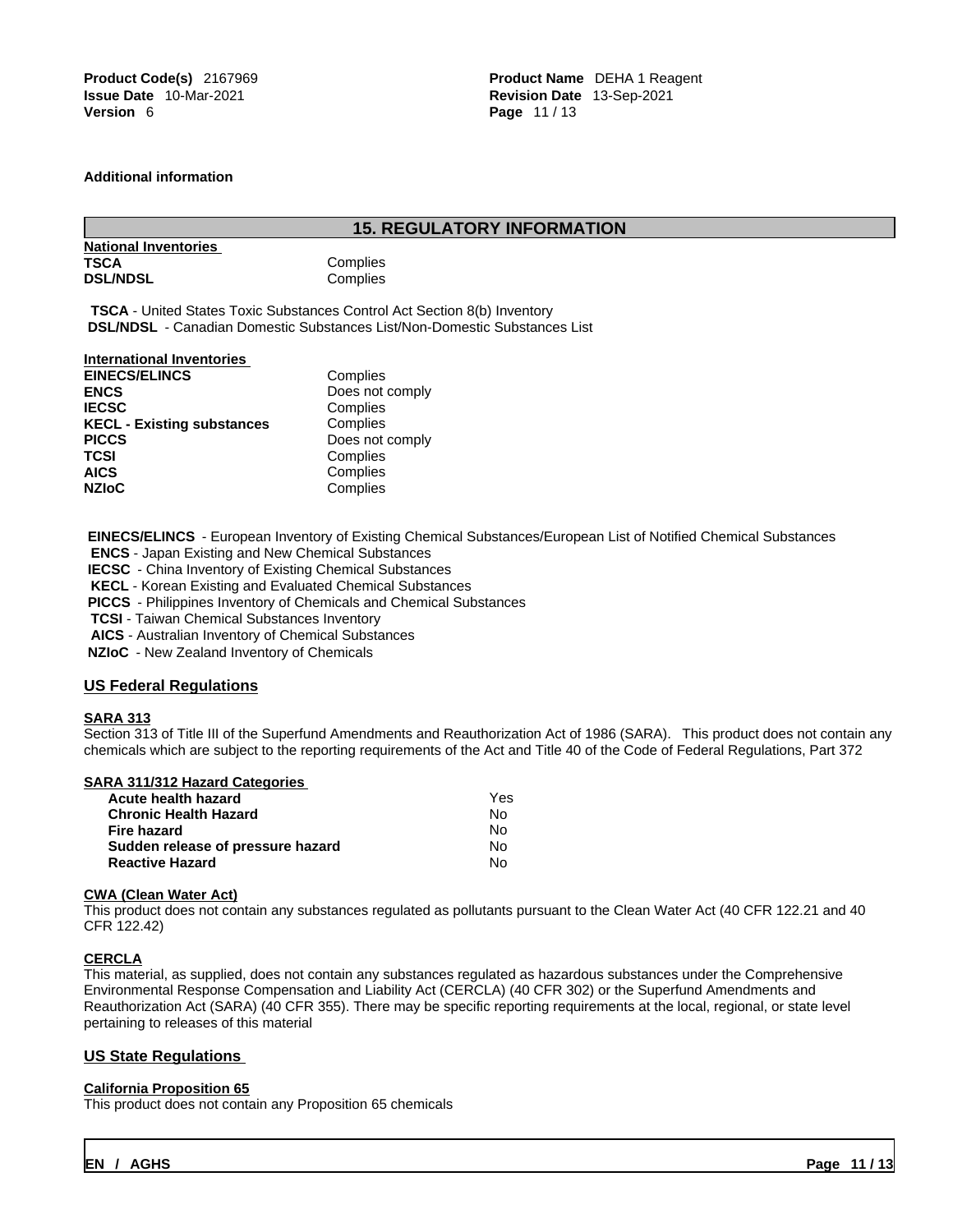**Product Code(s)** 2167969 **Product Name** DEHA 1 Reagent **Issue Date** 10-Mar-2021 **Revision Date** 13-Sep-2021 **Page 12/13** 

**IMERC:** Not applicable

### **U.S. State Right-to-Know Regulations**

This product does not contain any substances regulated by state right-to-know regulations.

### **U.S. EPA Label Information**

## **16. OTHER INFORMATION, INCLUDING DATE OF PREPARATION OF THE LAST REVISION**

#### **Special Comments** None

#### **Additional information**

### **Global Automotive Declarable Substance List (GADSL)** Not applicable **NFPA and HMIS Classifications**

| <b>NFPA</b> | <b>Health hazards</b><br>- 0 | Flammability<br>- 0      | <b>Instability</b><br>$-0$ | <b>Physical and chemical</b>                 |
|-------------|------------------------------|--------------------------|----------------------------|----------------------------------------------|
|             |                              |                          |                            | properties                                   |
| <b>HMIS</b> | <b>Health hazards</b><br>- 0 | <b>Flammability</b> $-0$ |                            | Physical hazards - 0   Personal protection - |
|             |                              |                          |                            |                                              |
|             |                              |                          |                            | -                                            |

### **Key or legend to abbreviations and acronyms used in the safety data sheet**

| NIOSH IDLH<br><b>ACGIH</b><br><b>NDF</b> | no data                                                   | Immediately Dangerous to Life or Health<br>ACGIH (American Conference of Governmental Industrial Hygienists) |                                                                                                                                                                                                                                                                                                         |  |
|------------------------------------------|-----------------------------------------------------------|--------------------------------------------------------------------------------------------------------------|---------------------------------------------------------------------------------------------------------------------------------------------------------------------------------------------------------------------------------------------------------------------------------------------------------|--|
|                                          | Legend - Section 8: EXPOSURE CONTROLS/PERSONAL PROTECTION |                                                                                                              |                                                                                                                                                                                                                                                                                                         |  |
| <b>TWA</b>                               | TWA (time-weighted average)                               | <b>STEL</b>                                                                                                  | STEL (Short Term Exposure Limit)                                                                                                                                                                                                                                                                        |  |
| <b>MAC</b>                               | Maximum Allowable Concentration                           | Ceiling                                                                                                      | Ceiling Limit Value                                                                                                                                                                                                                                                                                     |  |
| X                                        | Listed                                                    | Vacated                                                                                                      | These values have no official status. The only<br>binding levels of contaminants are those<br>listed in the final OSHA PEL. These lists are<br>for reference purposes only. Please note that<br>some reference state regulations of these<br>"liberated" exposure limits in their state<br>regulations. |  |
| SKN <sup>*</sup>                         | Skin designation                                          | SKN+                                                                                                         | Skin sensitization                                                                                                                                                                                                                                                                                      |  |
| RSP+<br>С<br>M                           | Respiratory sensitization<br>Carcinogen<br>mutagen        | $***$<br>R                                                                                                   | <b>Hazard Designation</b><br>Reproductive toxicant                                                                                                                                                                                                                                                      |  |
| <b>Prepared By</b>                       | Hach Product Compliance Department                        |                                                                                                              |                                                                                                                                                                                                                                                                                                         |  |
| <b>Issue Date</b>                        | 10-Mar-2021                                               |                                                                                                              |                                                                                                                                                                                                                                                                                                         |  |
| <b>Revision Date</b>                     | 13-Sep-2021                                               |                                                                                                              |                                                                                                                                                                                                                                                                                                         |  |
| <b>Revision Note</b>                     | None                                                      |                                                                                                              |                                                                                                                                                                                                                                                                                                         |  |
| <b>Disclaimer</b>                        |                                                           |                                                                                                              |                                                                                                                                                                                                                                                                                                         |  |
|                                          |                                                           |                                                                                                              |                                                                                                                                                                                                                                                                                                         |  |